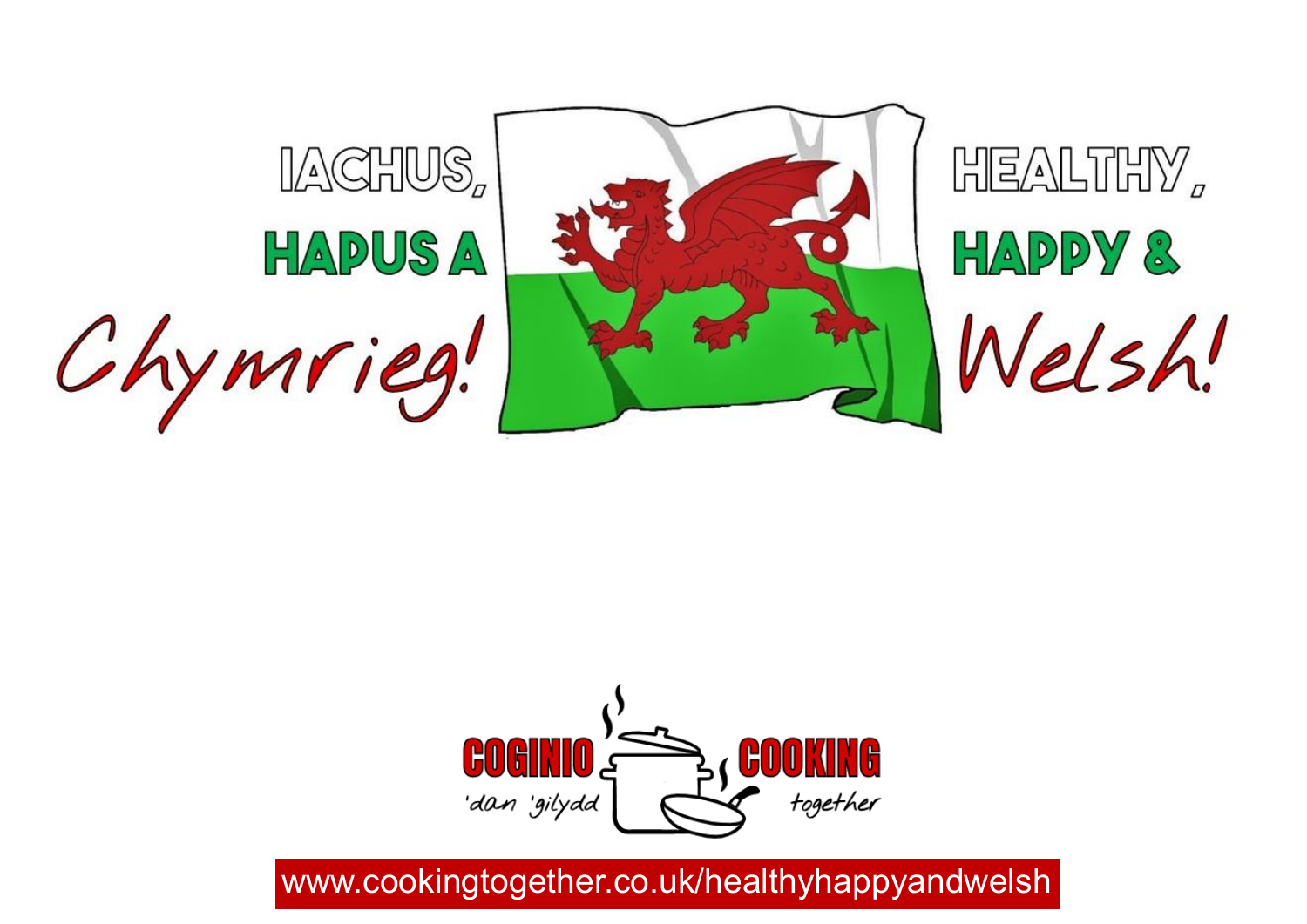

**ЮТАТО SOUD** 

#### **INGREDIENTS**

1 tablespoon vegetable oil

- 2 onions peeled and sliced thinly
	- 1 stick celery finely chopped

2 medium leeks – washed and sliced

- 1 can new potatoes drained and sliced
	- $\frac{1}{2}$  teaspoon mixed herbs
	- $\frac{1}{2}$  teaspoon dried parsley
	- 900ml (1½ pints) water
		- black pepper

#### **EQUIDMENT**

chopping board, sharp knife, vegetable peeler, large saucepan, measuring jug, tablespoon, teaspoon, hand blender, ladle

### **METHOD**

Heat the oil in a large saucepan over a medium heat and gently fry the onions, celery and 1 leek for 5 minutes until they start to soften.

**ALLERGENS:** celery

- 2 Add the potato, herbs and water to the pan and bring to the boil. Reduce the heat and simmer for 20 minutes until the vegetables are soft.
- **B** Remove from the heat and cool slightly, then blend until smooth.
- Season to taste with black pepper and serve with a sprinkling of parsley (optional). 4

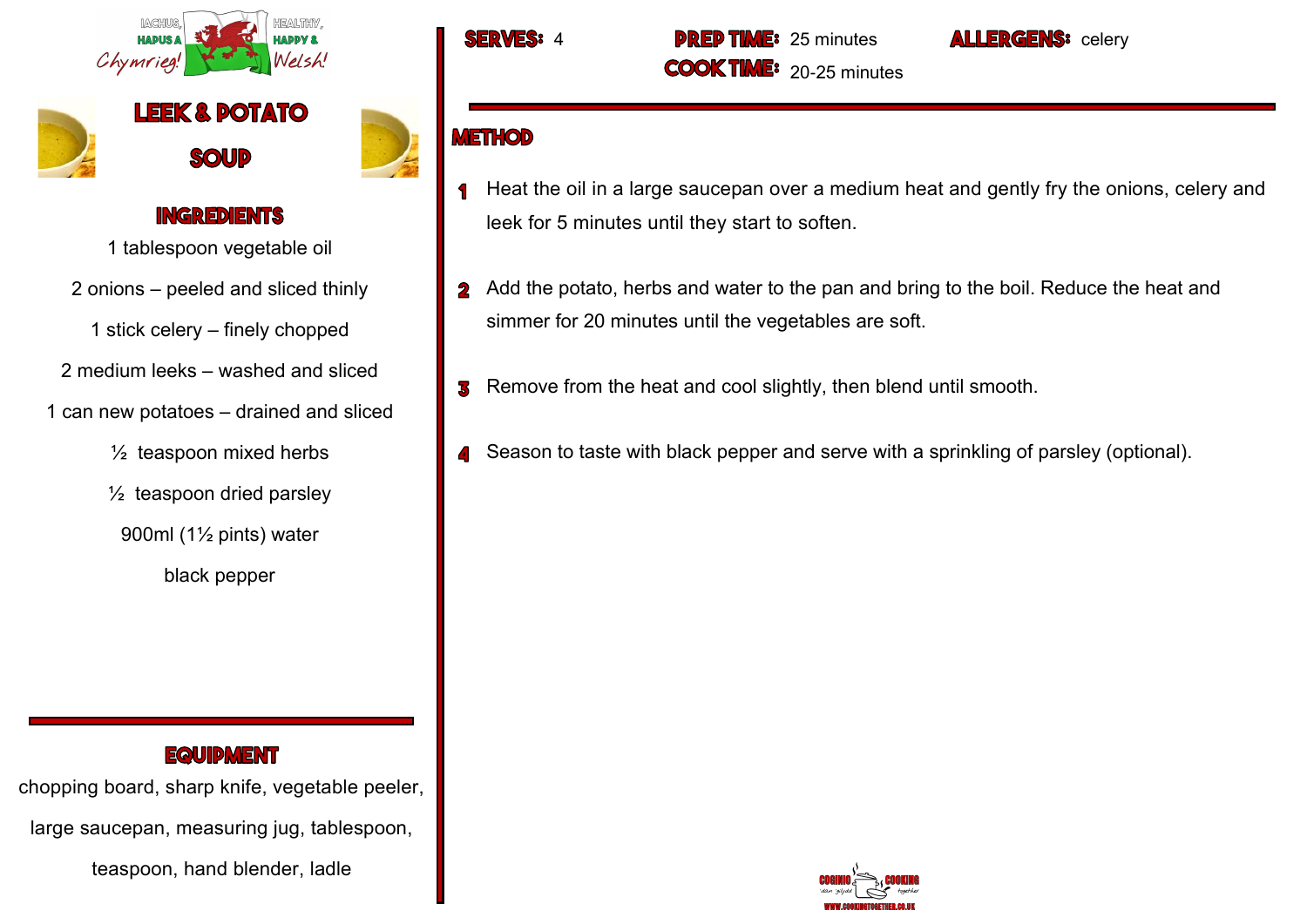



1 llwy fwrdd o olew llysiau 2 winwnsyn - wedi'u plicio a'u sleisio'n denau 1 ffon seleri - wedi'i dorri'n fân 2 genhinen ganolig - golchi a'u sleisio 1 tun tatws newydd - wedi'n draenio a'u sleisio  $\frac{1}{2}$  llwy de o berlysiau cymysg sych 1 llwy de persli sych 900ml(1½ peint) dŵr pupur du

#### **OFFER**

bwrdd torri, cyllell finiog, pliciwr llysiau, sosban fawr, jwg fesur, llwy fwrdd, llwy de cymysgydd llaw, lletwad

**DIGON I: 4 AMSER DARATOI: 20 munud AMSER COGINIO:** 20-25 munud

- Cynheswch yr olew mewn sosban fawr dros wres canolig a ffrïo'r winwns, seleri a chennin  $\overline{\mathbf{1}}$ am 5 munud nes eu bod yn dechrau meddalu.
- 2 Ychwanegwch y tatws, perlysiau a'r dŵr i'r sosban a dewch ag ef i'r berw. Gostynwch y gwres a mud-ferwi am 20 munud new bod y llysiau'n feddal.
- **3** Tynnwch oddi ar y gwres i oeri ychydig, yna cymysgwch nes yn llyfn.
- Ychwanegwch bupur du I roi blas a'i weini.

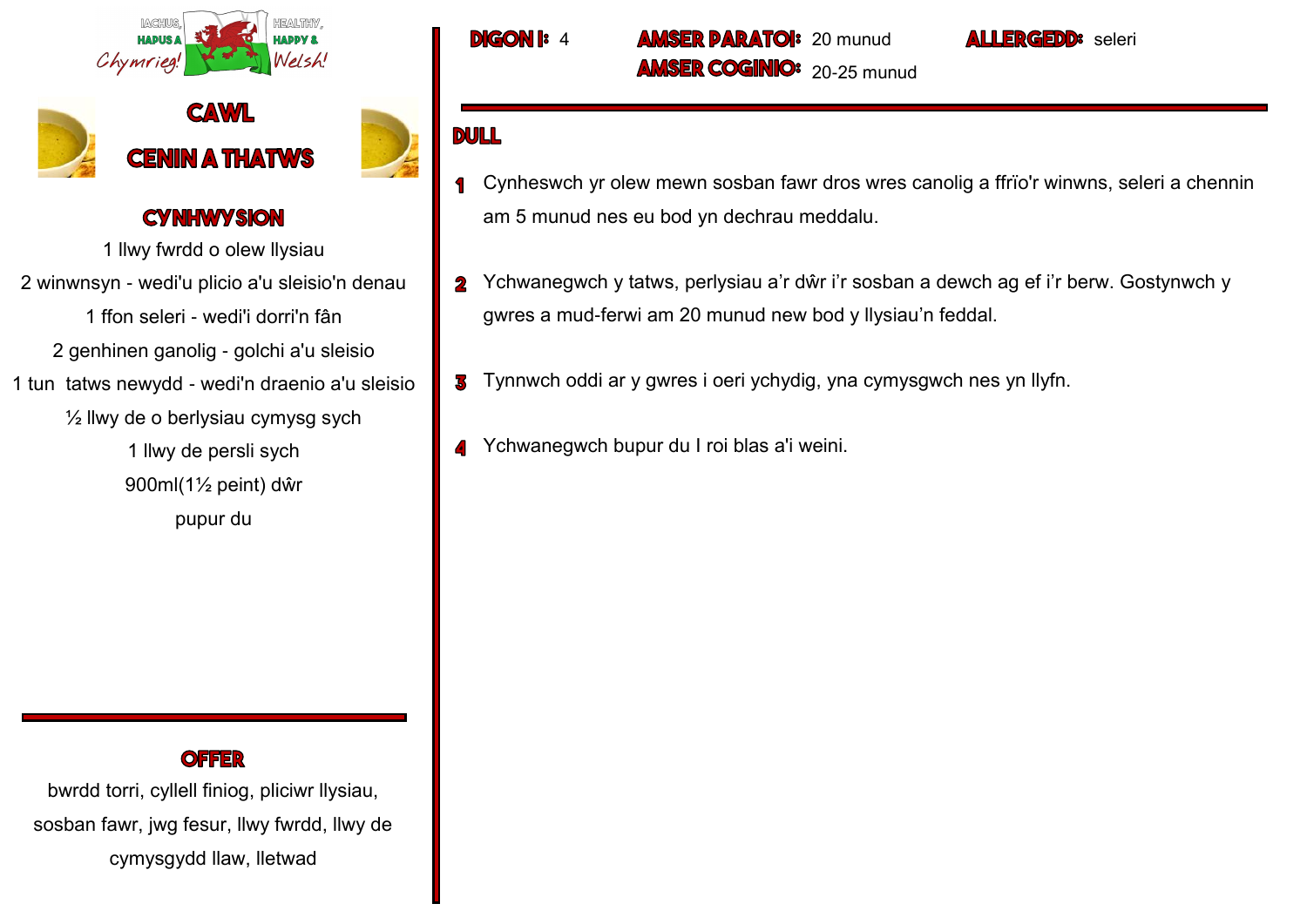





200g self raising **flour**

### 50g **margarine**

50g reduced fat mature cheddar **cheese** – finely grated

 $\frac{1}{2}$  teaspoon mixed herbs

1 large **egg** - beaten

flour for rolling

### **EQUIDMENT**

mixing bowl, table knife, teaspoon, rolling pin, table knife, small bowl, fork, bakestone (griddle or heavy frying pan), palette knife

**MAKES:** 10-12 **DRED TIME:** 20 minutes **COOK TIME:** 20-25 minutes **LLERGENS:** cereals containing gluten, milk, egg

- Put the flour and margarine into the mixing bowl. Using a table knife cut the margarine/ butter into small pieces.
- With your fingertips, rub the margarine/butter into the flour until it resembles breadcrumbs.  $\overline{\mathbf{2}}$ Add the cheese and mixed herbs. Stir to combine ingredients. Make a 'well' in the centre.
- Crack the egg into the small bowl\* and beat it with the fork. Add enough egg to the dry 3 mixture to form a dough. (\*Always wash your hands thoroughly after touching raw egg.)
- Shape the dough into a round and place on a floured work surface. Roll the dough to 1cm thickness. With the cutter, press out 10 – 12 individual circles.
- Heat the frying pan and cook the Welsh Cakes for 3 4 minutes each side. Reduce the 5 heat if they brown too quickly. This will allow the inside to cook through thoroughly.
- Serve warm with a bowl of homemade soup.

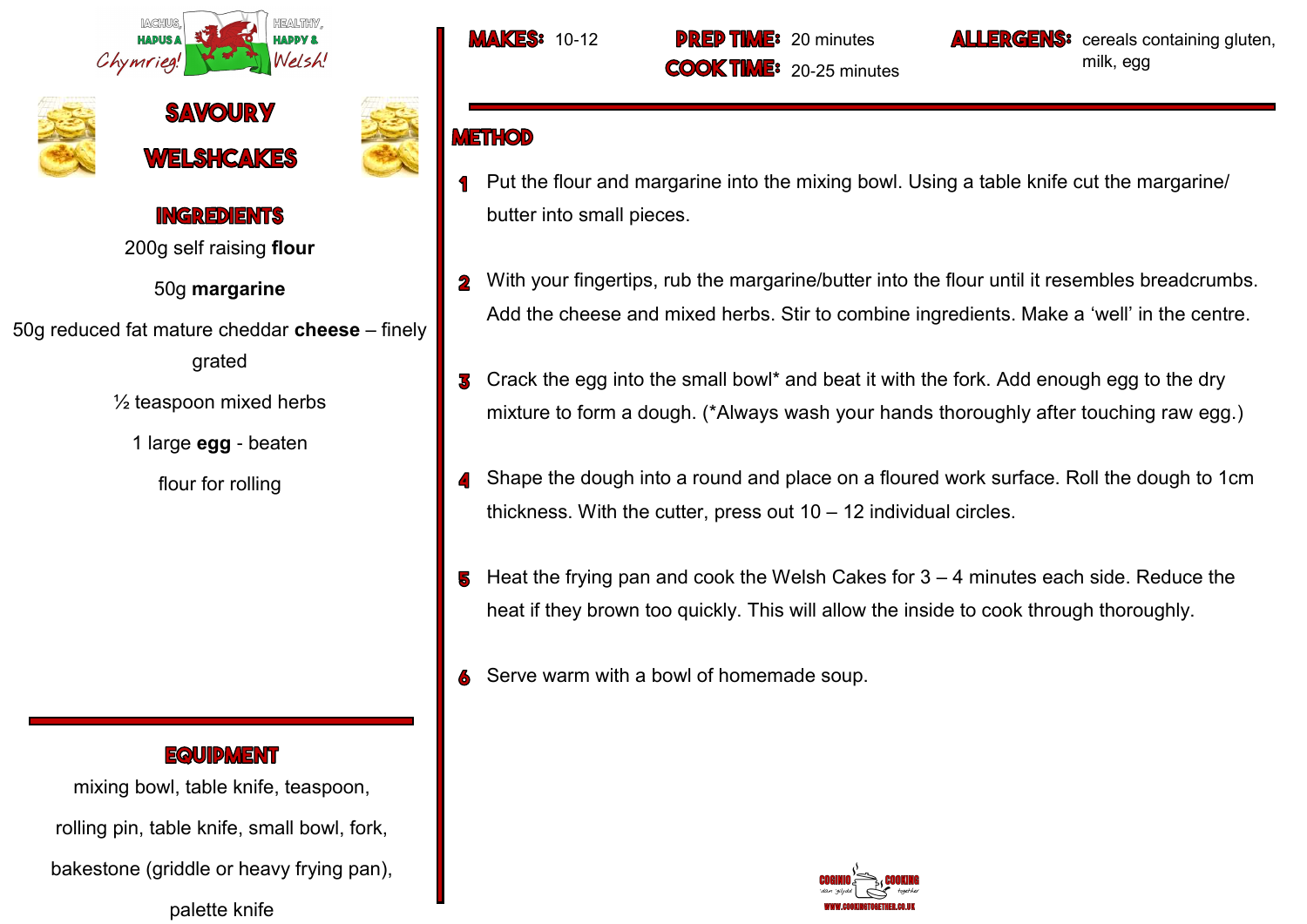





200g **blawd** hunan codi

50g **margarîn**

50g o **cheddar** aeddfed braster is

- wedi'i gratio'n fân

½ llwy de o berlysiau cymysg

1 **wy** mawr - wedi'i guro

blawd ar gyfer rholio

**OFFER** 

powlen gymysgu, cyllell fwrdd, llwy de, rholbren, cyllell fwrdd, powlen fach, fforc, llech bobi (radell neu badell ffrio drom) cyllell balet

**GWNEUD: 10-12 AMSER DARATOI: 20 munud AMSER COGINIO:** 20-25 munud **ALLERGEDD:** grawnfwydydd sy'n cynnwys glwten, llaeth, wy

- Rhowch y blawd a'r margarin i mewn i'r bowlen gymysgu. Gan ddefnyddio cyllell fwrdd torrwch y menyn yn ddarnau bach.
- Gyda eich bysedd, rhwbiwch y margarîn i mewn i'r blawd nes ei fod yn debyg i friwsion  $\overline{\mathbf{2}}$ bara. Ychwanegwch y caws a'r perlysiau cymysg. Cymysgwch i gyfuno cynhwysion. Gwnewch bant yn y canol.
- Torrwch yr wy i mewn i'r bowlen fach\* a churwch gyda'r fforc. Ychwanegwch ddigon o wy 3 at y gymysgedd sych i ffurfio toes. (\* Golchwch eich dwylo bob tro yn drylwyr ar ôl cyffwrdd wyau amrwd.)
- Ffurfiwch y toes i mewn I gylch a'i rannu yn 12 darn. Rholiwch bob darn mewn ychydig o flawd a'i wasgu yn ysgafn gyda llaw I drwch 1.5cm.
- Cynheswch y llech bobi a choginiwch y Pice ar y Maen am 3 4 munud bob ochr. Trowch 5 y gwres i lawr os ydynt yn frown yn rhy gyflym. Bydd hyn yn caniatáu i'r tu mewn i goginio yn drylwyr.
- Gweinwch yn gynnes gyda bowlen o gawl cartref.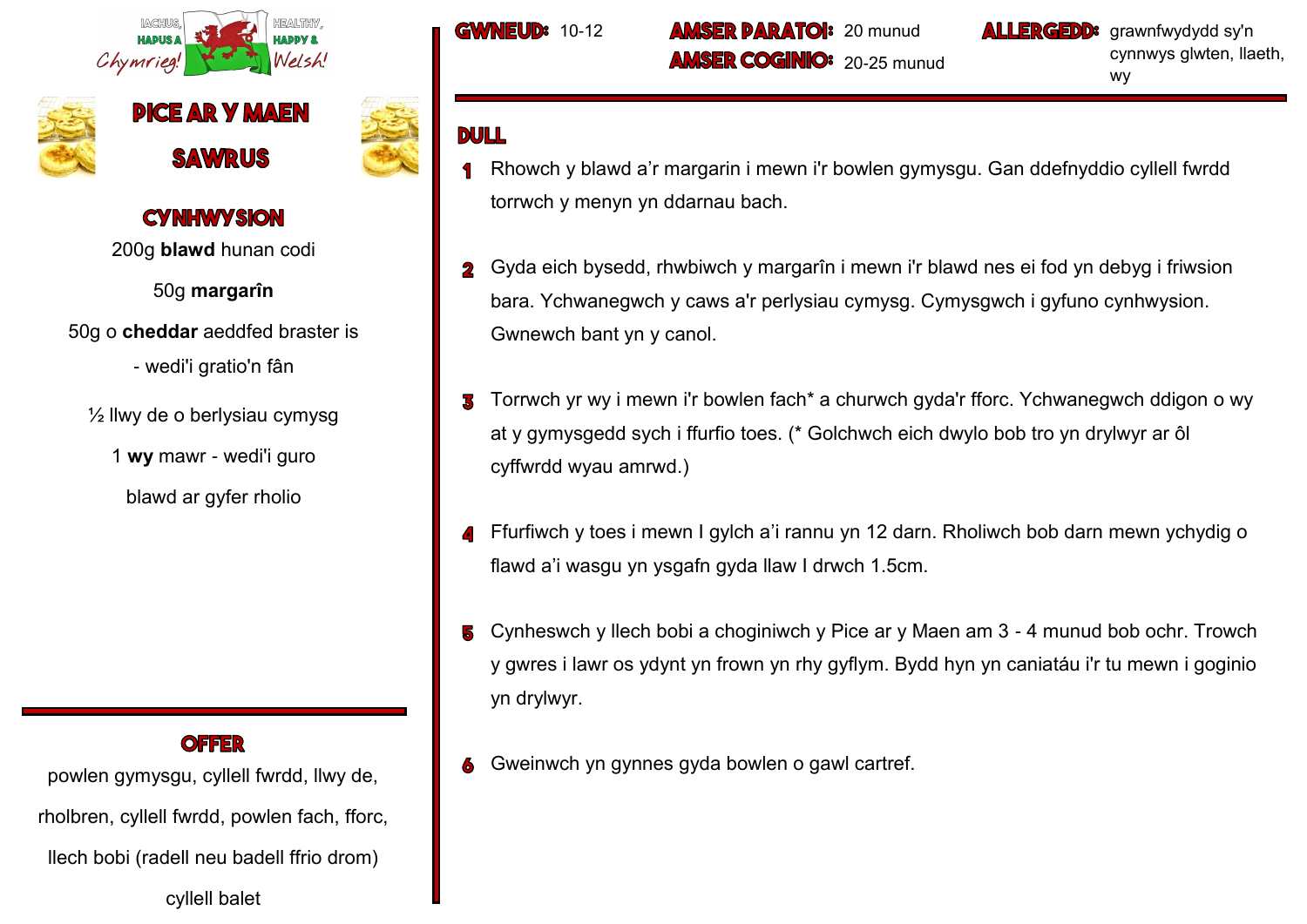





3 dessertspoons vegetable oil

1 leek – trimmed and thinly sliced

2 mushrooms – thinly sliced

6 slices wholemeal **bread**

50g reduced fat mature cheddar **cheese**

### **EQUIDMENT**

dessertspoon, chopping board, sharp knife, saucepan, wooden spoon, grater, teaspoon, rolling pin, pastry cutter, teaspoon, 12 hole bun tin

**MAKES:** 12 **DRED TIME:** 20 minutes **COOK TIME:** 10-15 minutes **LLERGENS:** cereals containing gluten, milk

- Heat the oven to  $190^{\circ}$ C/Gas 5.  $\blacksquare$
- Place 1 tablespoon of oil in the saucepan. Gently fry the leeks and mushrooms until they  $\overline{\mathbf{2}}$ are softened and just beginning to brown. Then set aside to cool.
- With a rolling pin, roll each slice of bread until flattened. Cut 2 circles from each slice 3 (save the leftover pieces for making fresh breadcrumbs for another recipe).
- Lightly brush both sides of each bread circle with the remaining oil and place them in the bun tin. Press down to form a case or lining for the filling.
- Spoon a teaspoon of the cooked leek and mushroom into each of the bread cases, and 5 sprinkle with a little cheese.
- Bake the tartlets for 10-15 minutes or until the bread is crisp and browned and the cheese has melted. Serve warm.

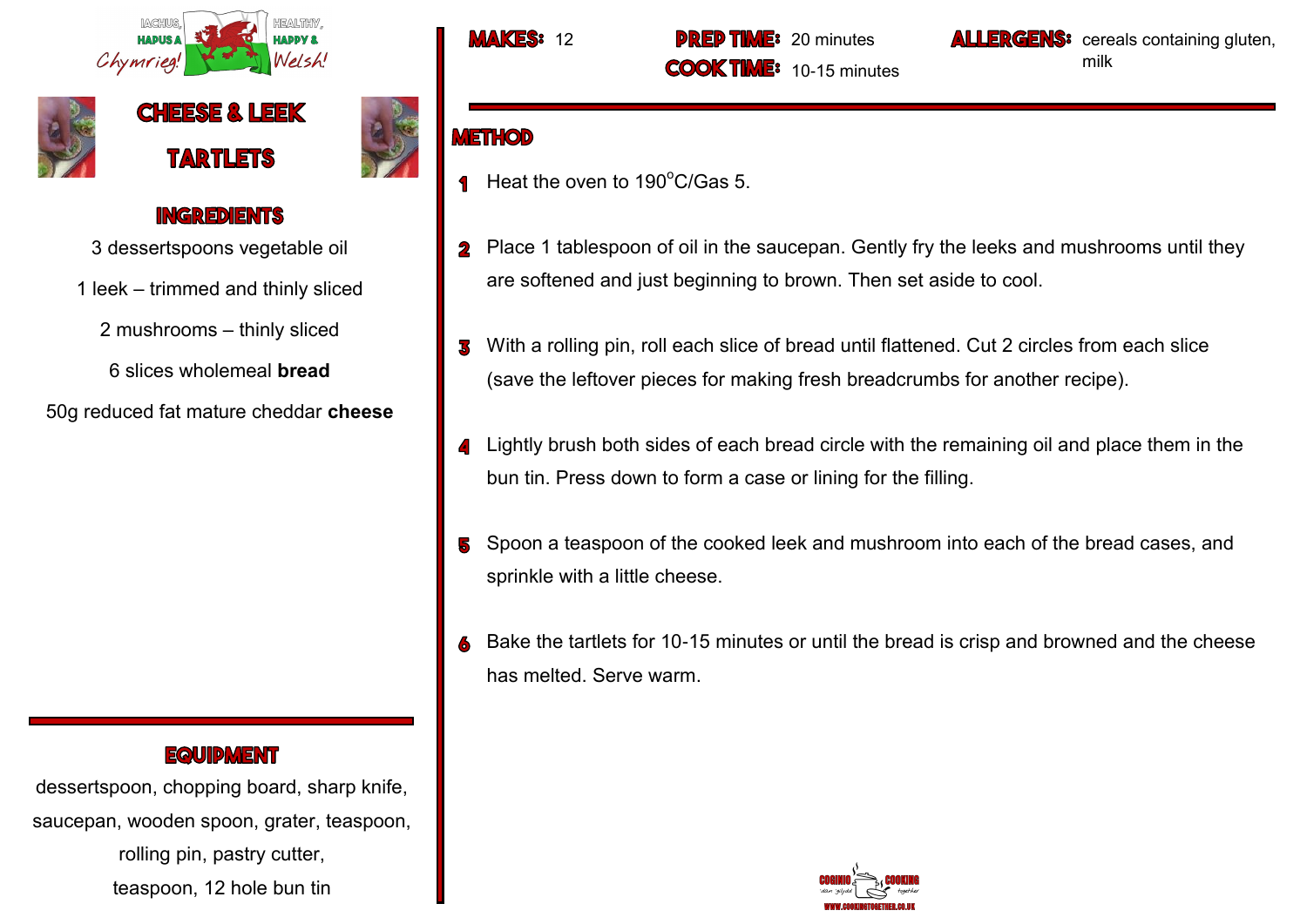





3 llwy pwdin o olew llysiau

1 genhinen – wedi'I thocio a sleiso'n denau

2 madarch – wedi'u sleiso'n denau

6 tafell o **fara** gwenith cyflawn

50g **caws** cheddar aeddfed llai o fraster

**OFFER** 

llwy pwdin, bwrdd torri, cyllell finiog, sosban, llwy bren, gratiwr, llwy de, rholbren, torrwr crwst, brwsh crwst, tun bynsen 12 twll

**GWNEUD: 12 AMSER PARATOI: 20 munud AMSER COGINIO:** 15-20 munud **ALLERGEDD:** grawnfwydydd sy'n cynnwys glwten, llaeth

- **1** Cynheswch y popty i  $190^{\circ}$ C/nwy 5.
- Rhowch 1 llwy fwrdd o olew yn y sosban. Yn ofalus, ffriwch y cennin a madarch nes eu  $\mathbf 2$ bod yn feddal ac yn dechrau brownio. Yna gosodwch o'r neilltu i oeri.
- Gyda rholbren, rholiwch pob tafell o fara nes yn fflat. Torrwch 2 gylch o bob sleisen В (achubwch y darnau sydd dros ben ar gyfer gwneud briwsion bara ffres ar gyfer rysáit arall).
- Brwsiwch ddwy ochr pob cylch o fara gyda gweddill yr olew a'u gosod yn y tun bynsen. Gwasgwch i lawr i ffurfio achos neu leinin dros y llenwad.
- Rhowch lwy de o'r cennin a madarch wedi'u coginio i mewn i bob un o'r tartennau bara, 5 ychwanegwch ychydig o gaws.
- Pobwch y tartenni am 10-15 munud neu nes fod y bara yn grimp ac wedi brownio a'r caws 6 wedi toddi. Gweinwch yn gynnes.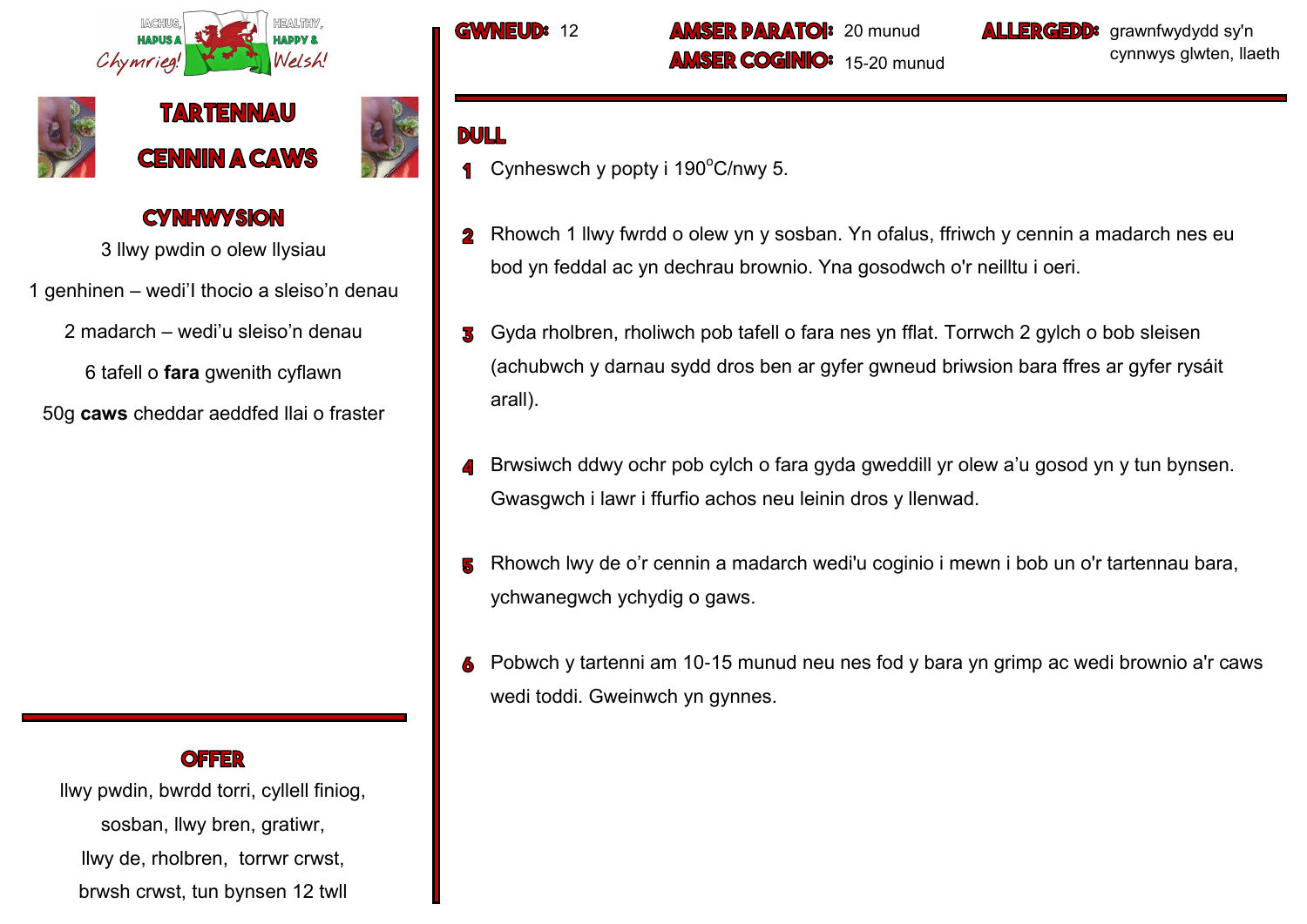





300g wholemeal **pasta** 1 dessertspoon vegetable oil 2 chicken breasts – cut into small pieces 1 onion – finely chopped 2 leeks – sliced thinly 100g mushrooms – sliced thinly 2 cloves garlic 100g low fat cream cheese  $\frac{1}{2}$  teaspoon mixed herbs ½ teaspoon Dijon **mustard** 25g plain **flour** 80ml **milk** 1 reduced salt vegetable **stock cube** 250ml water 75g peas 75g reduced fat Welsh cheddar **cheese**

#### **EQUIPMENT**

2 large saucepans, chopping board, sharp knife, dessertspoon, teaspoon, Grater, casserole dish

**SERVES: 2 DRED TIME: 20 minutes COOK TIME:** 15-20 minutes

**LLERGENS:** cereals containing gluten, milk, mustard

- Pre-heat oven to 190oC. Bring a large pan of water to the boil, stir in the pasta and return to the boil. Turn down and simmer for about 12 minutes until cooked. Drain and set aside.
- Whilst the pasta is cooking, heat the oil in the other saucepan. Add the chicken and cook for  $\overline{\mathbf{2}}$ 8-10 minutes over a medium heat until cooked. Remove from the pan and set aside.
- **3** Add the onions and leeks to the pan. Gently fry until softened and then add the mushrooms and garlic. Cook for a further 2 minutes
- Add the cream cheese, herbs, flour and milk to the pan and stir well together with the 4 vegetables until there are no lumps. Add the stock and keep stirring until the sauce has thickened.
- **5** Add the chicken, drained pasta and peas to the pan. Stir thoroughly, then transfer the contents of the to a casserole dish and top with the grated cheese.
- Bake for about 20 minutes until the cheese has melted on top and is golden brown.
- **7** Serve with extra vegetables or a mixed leaf green salad.

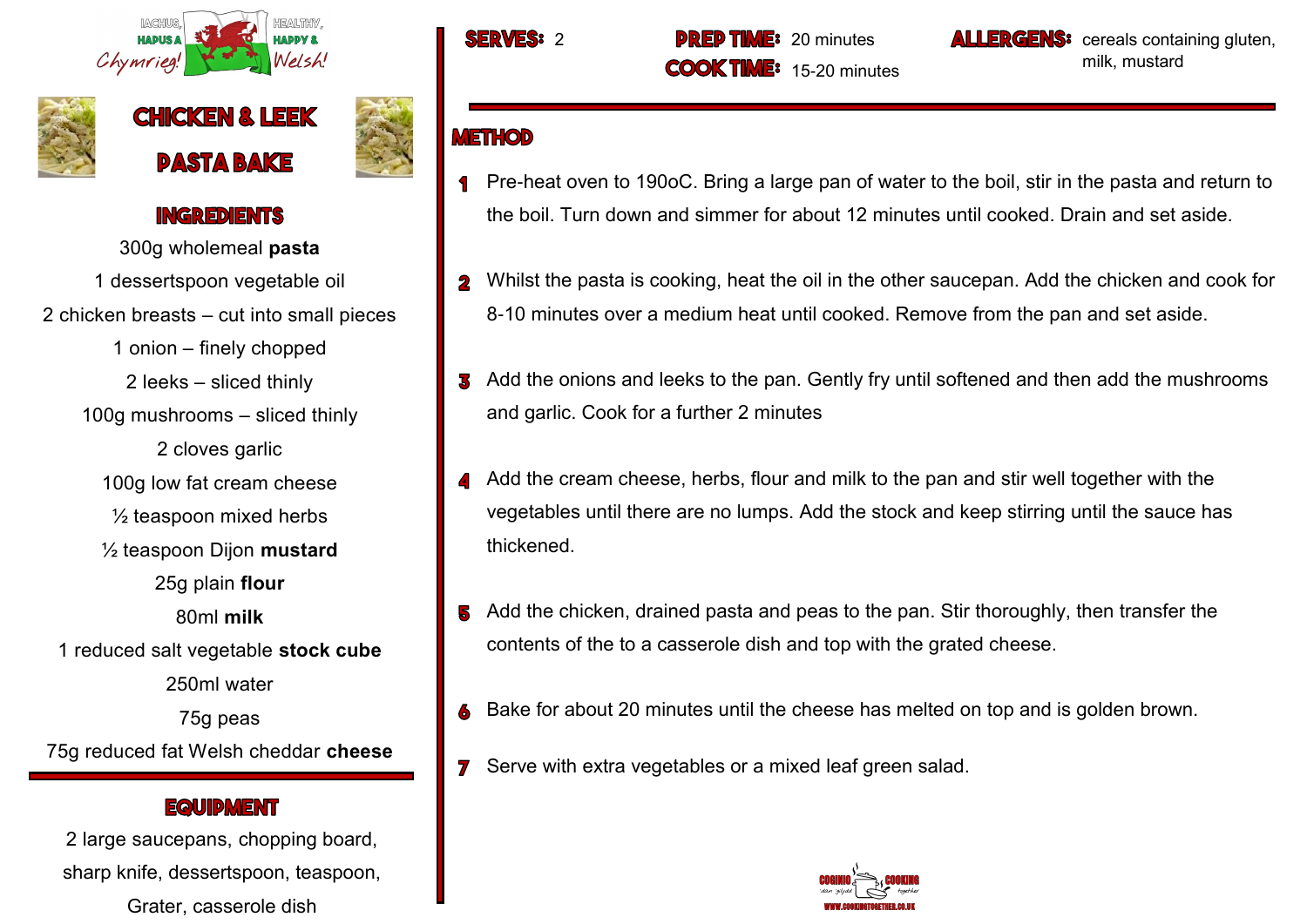



300g **pasta** gwenith cyflawn 1 llwy bwdin olew llysiau 2 frest cyw iâr – wedi'u torri yn ddarnau bach 1 winwnsyn - wedi'i dorri'n fân 2 gennhinen - wedi'u sleisio'n denau 100g madarch - wedi'u sleisio'n denau 2 ewin garlleg - wedi'u malu 100g caws hufen, braster isel ½ llwy de o berlysiau cymysg ½ llwyd de **mwstard** Dijon

25g blawd **plaen** 80ml llaeth hanner sgim 1 ciwb **stoc llysiau** halen isel 250ml o ddŵr 75g pys

2 sosban fawr, bwrdd torri, cyllell finiog, llwy bwdin, llwy de, gratiwr, dysgl gaserol

**DIGON I: 2 AMSER DARATOI: 20 munud AMSER COGINIO:** 15-20 munud **ALLERGEDD:** grawnfwydydd sy'n cynnwys glwten, llaeth, mwstard, wy

- **1** Cynheswch y popty i 190 $^{\circ}$ C. Dewch a sosban fawr o ddŵr i'r berw, ychwanegwch y pasta a'i ddychwelyd i'r berw. Trowch i lawr a'i ferwi'n araf am tua 12 munud nes eu coginio. Draeni wch a neilltuwch.
- 2 Tra bod y pasta'n coginio, gwreswch yr olew yn y sosban arall. Ychwanegwch y cyw iâr a'i goginio am 8-10 munud dros wres canolig nes ei fod wedi'i goginio. Tynnwch o'r sosban a'i neilltuo.
- Ychwanegwch y winwns a'r cennin i'r badell. Ffriwch yn ysgafn ac yna ychwanegwch y madarch a'r garlleg. Coginiwch am 2 funud arall.
- Ychwanegwch y caws hufen, y perlysiau, y mwstard, y blawd a'r llaeth i'r sosban a'u troi'n 4 dda ynghyd â'r llysiau nes bod yna ddim lympiau. Ychwanegwch y stoc a'i droi'n gyflym nes bod y saws wedi tewhau.
- Ychwanegwch y cyw iâr, y pasta wedi'i ddraenio a'r pys i'r sosban. Cymysgwch yn drylwyr, yna trosglwyddwch y cynnwys i ddysgl gaserol a thaenwch â'r caws wedi i gratio.
- Coginiwch am tua 20 munud nes fod y caws wedi toddi ar ben a'i fod yn frown euraidd.
- **7** Gweinwch gyda llysiau ychwanegol neu salad gwyrdd dail cymysg.

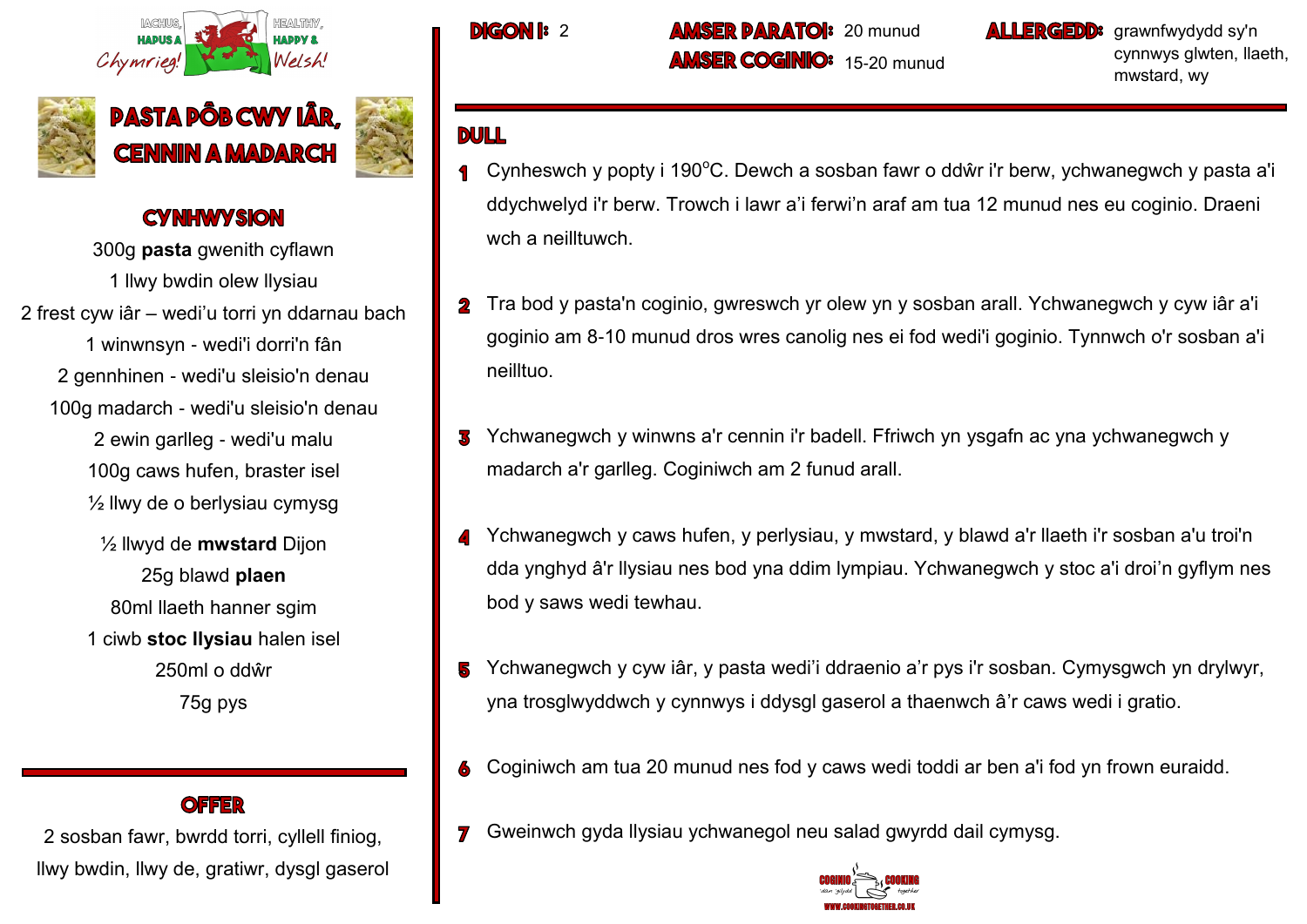





1 small leek – thinly sliced 1 teaspoon vegetable oil 1 large jacket potato – cooked and cooled 50g Caerphilly **cheese** – grated  $\frac{1}{2}$  teaspoon dried sage

 $\frac{1}{2}$  teaspoon dried parsley

½ teaspoon Dijon **mustard**

100g fresh wholemeal **breadcrumbs**

ground black pepper

1 **egg** – beaten

**EQUIDMENT** 

saucepan, sharp knife, chopping board,

spatula, fork, teaspoon, small bowl,

plate, baking tray

**SERVES: 2 DRED TIME: 20 minutes COOK TIME:** 15-20 minutes

**LLERGENS:** cereals containing gluten, milk, mustard, egg

## **METHOD**

- Heat the oven to 200 $\mathrm{^0C/Gas}$  6. Cook the leeks in the vegetable oil until soft but not brown.  $\blacksquare$
- Scoop out the flesh of the potato into a mixing bowl (save the skins for later see Handy  $\overline{\mathbf{2}}$ Hint!) and mash until smooth. Add the cheese, cooked leeks, sage, parsley, mustard, 50g breadcrumbs and pepper. Mix thoroughly using a fork.
- Divide the mixture into 4 even-sized pieces and shape into sausage (cylinder) shapes, 7 - 8cm long, or 4 small round 'fishcake' shapes.
- Dip each sausage into the beaten egg and coat in breadcrumbs.
- Place on to a greased baking tray and bake for 15 minutes until golden-brown. 5
- Serve the Glamorgan Sausages with a side salad.

## **HANDY HINT!**

**\*** For crispy potato skins, sprinkle a little extra cheese onto the skins and bake in the oven for 10 minutes.

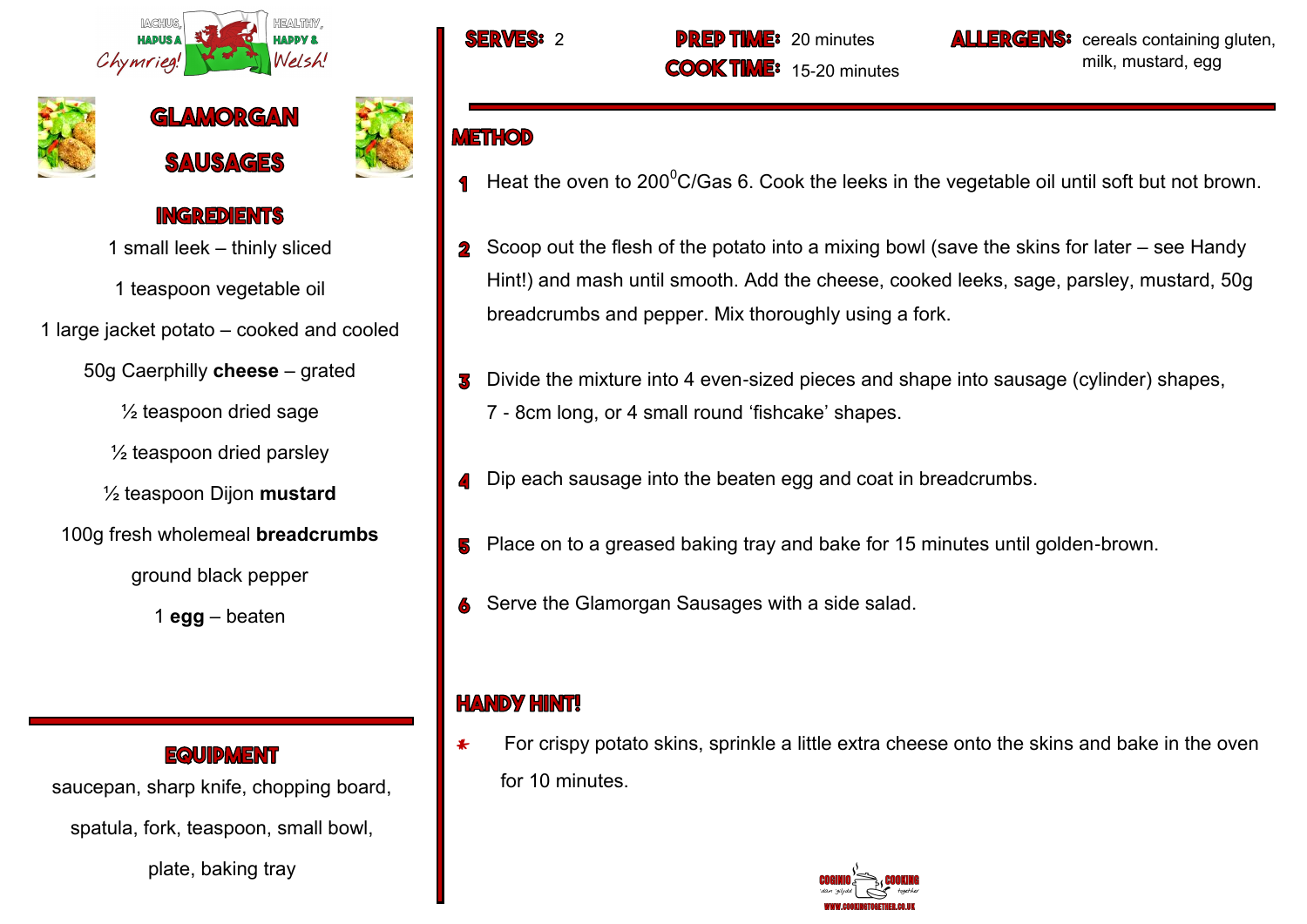





1 cennhinen fach - wedi'i sleisio'n denau

1 llwy de o olew llysiau

1 taten bob fawr – wedi ei choginio ac oeri

50g **Caws** Caerffili - wedi'i gratio

 $\frac{1}{2}$  llwy de o saets sych

 $\frac{1}{2}$  llwy de o bersli sych

½ llwy de **mwstard** Dijon

100g briwsion **bara** gwenith cyflawn

pupur du

1 **wy** - wedi'i guro

**OFFER** 

sosban, cyllell finiog, bwrdd torri

sbatwla, fforc, llwy de, powlen fach,

plat, hambwrdd pobi

**DIGON I: 20 munud AMSER DARATOI: 20 munud AMSER COGINIO:** 15-20 munud **ALLERGEDD:** grawnfwydydd sy'n cynnwys glwten, llaeth, mwstard, wy

## **DULL**

- Cynheswch y popty i 200 $\degree$ C / Nwy 6. Coginiwch y gennhinen yn yr olew llysiau nes ei bod yn feddal ond nid yn frown.
- Torrwch yn daten i mewn i fowlen gymysgu a stwnsiwch tan yn llyfn (achubwch y croen  $\mathbf 2$ gweler **Awgrym Handy**). Ychwanegwch y caws, cennin, saets, phersli, mwstard, 50g briwsion bara a phupur. Cymysgwch yn drylwyr gan ddefnyddio fforc.
- Rhannwch y gymysgedd yn 4 o ddarnau yn un maint a'u ffurfio i siap selsig (silindr), 7 8cm 3 o hyd, neu 4 siap bach cwn (fel teisennau).
- Rhowch bob selsygen i mewn i'r wy wedi'i guro ac yna i mewn i'r briwsion bara.
- Rhowch a'r hambwrdd pobi gydad ychydg olew arno am 15 munud nes eu bod yn frown euraidd.
- Gweinwch y Selsig Morgannwg gyda salad ochr.

## **AWGRYM HANDY!**

**\*** Ar gyfer croeniau tatws, taenwch ychydig o gaws ychwanegol ar y croeniau a'u pobi yn y popty am 10 munud

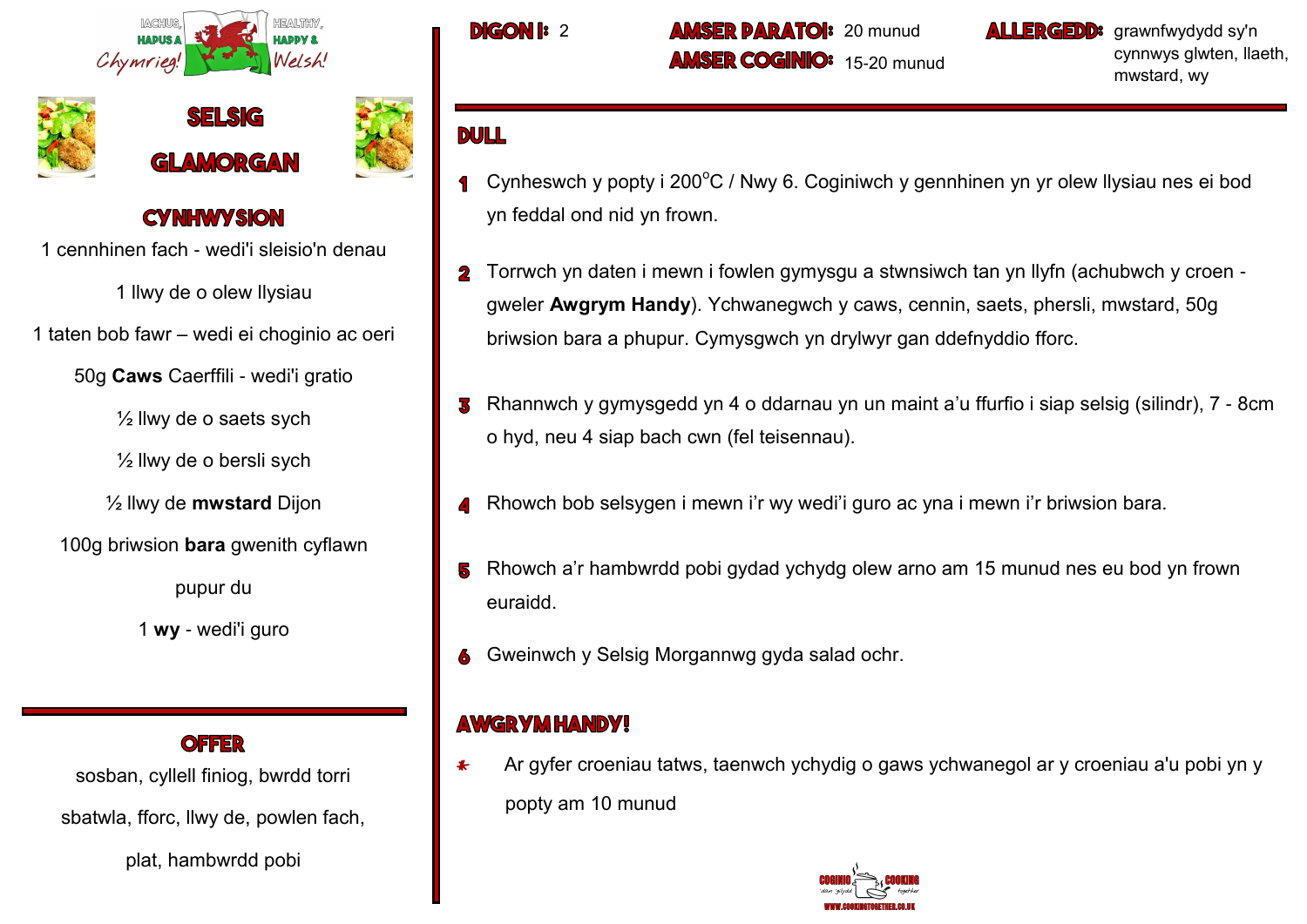



**GLAMORGAN SAUSAGE JACKETS** 

### **INGREDIENTS**

2 clean, medium-sized baking potatoes

1 small leek – thinly sliced

1 teaspoon vegetable oil

40g Caerphilly **cheese** – grated

¼ teaspoon dried sage

¼ teaspoon dried parsley

¼ teaspoon Dijon **mustard**

ground black pepper

2 tablespoons fresh wholemeal **breadcrumbs**

### **EQUIDMENT**

chopping board, saucepan, sharp knife, vegetable knife, grater, teaspoon, mixing bowl, fork, baking tray

**SERVES: 2 DRED TIME: 20 minutes COOK TIME:** 10-15 minutes

**LLERGENS:** cereals containing gluten, milk, mustard

- Wash the potatoes and prick all over with a fork. Place in the microwave and cook on high for 9-10 minutes until the potatoes are soft. Remove from the microwave and cool slightly.
- **2** Preheat the oven to 190 $^{\circ}$ C. Slice the leek and cook in the vegetable oil until soft but not brown.
- Cut the potatoes in half and hollow each side out using a teaspoon. Place the cooked 3 potato in a mixing bowl and mash thoroughly. Add the leek, 30g cheese, herbs, mustard and black pepper and mix well.
- Spoon the potato mixture back into the potato skins pressing down well with a teaspoon. The sprinkle with the remaining cheese and 1 teaspoon of breadcrumbs (optional).
- Put the potatoes on a baking tray and bake in the oven for 10-15 minutes until the potato 5 is piping hot and the top is golden brown. Alternatively, place them under a medium heat grill and cook until the potato is piping hot the top is golden brown.

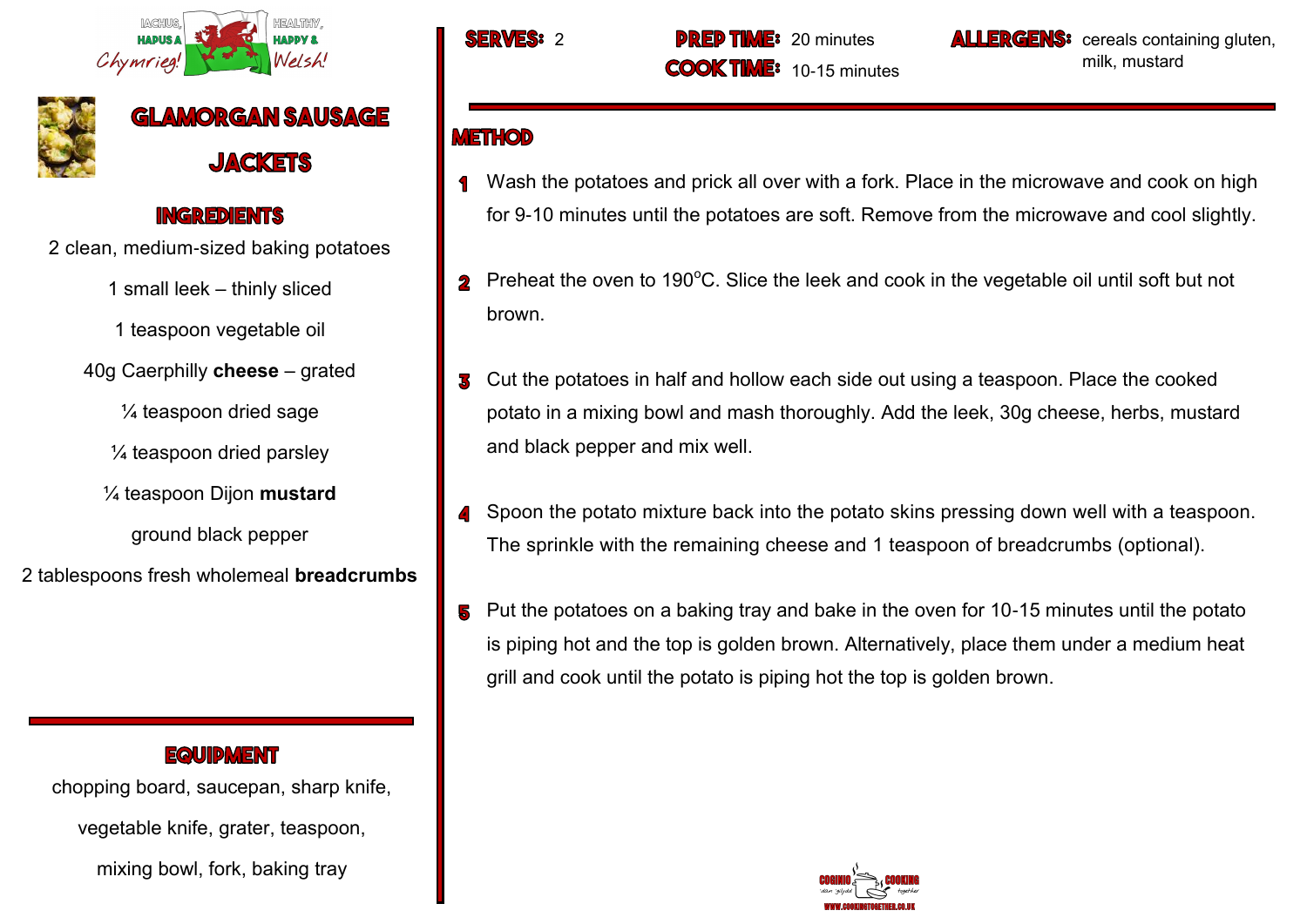



2 datws pobi glân, canolig eu maint

1 genhinen fach - wedi'i sleisio'n denau

1 llwy de o olew llysiau

40g **Caws** Caerffili - wedi'i gratio

¼ llwy de saets sych

¼ llwy de persli sych

¼ llwy de **mwstard** Dijon

pupur du

2 lwy fwrdd o friwsion bara gwenith cyflawn ffres

### OFFER

bwrdd torri, sosban, cyllell finiog,

gratiwr, llwy de, powlen gymysgu, fforc,

hambwrdd pobi

**DIGON I: 2 AMSER DARATOI: 20 munud AMSER COGINIO:** 10–15 munud **ALLERGEDD:** grawnfwydydd sy'n cynnwys glwten, llaeth

- **1** Golchwch y tatws a'u pigo gyda fforc. Rhowch yn y microdon a choginiwch yn uchel am 9-10 munud nes bod y tatws yn feddal. Tynnwch o'r microdon ac oeri ychydig.
- Cynheswch y popty i 190°C. Torrwch y gennhinen a'i choginio yn yr olew llysiau nes ei  $\overline{\mathbf{2}}$ bod yn feddal ond nid yn frown.
- Torrwch y tatws yn eu hanner a gwagiwch bob ochr allan drwy ddefnyddio llwy de. В Rhowch y tatws wedi'u coginio mewn powlen gymysgu a'u stwnsio'n drylwyr. Ychwanegwch y cennin, caws (30g), perlysiau, mwstard a phupur du a'u cymysgu'n dda.
- Rhowch y gymysgedd tatws yn ôl yn y croen tatws a phwyswch i lawr yn dda gyda llwy de. Rhannwch y caws sy'n weddill drostynt ac 1 llwy de o friwsion bara (dewisol).
- Rhowch y tatws ar hambwrdd pobi a'u pobi yn y ffwrn am 10-15 munud nes bod y tatws 5 yn chwilboeth ac yn frown euraidd. Neu, rhowch nhw o dan ril gwres canolig a'u coginio nes eu bod yn barod.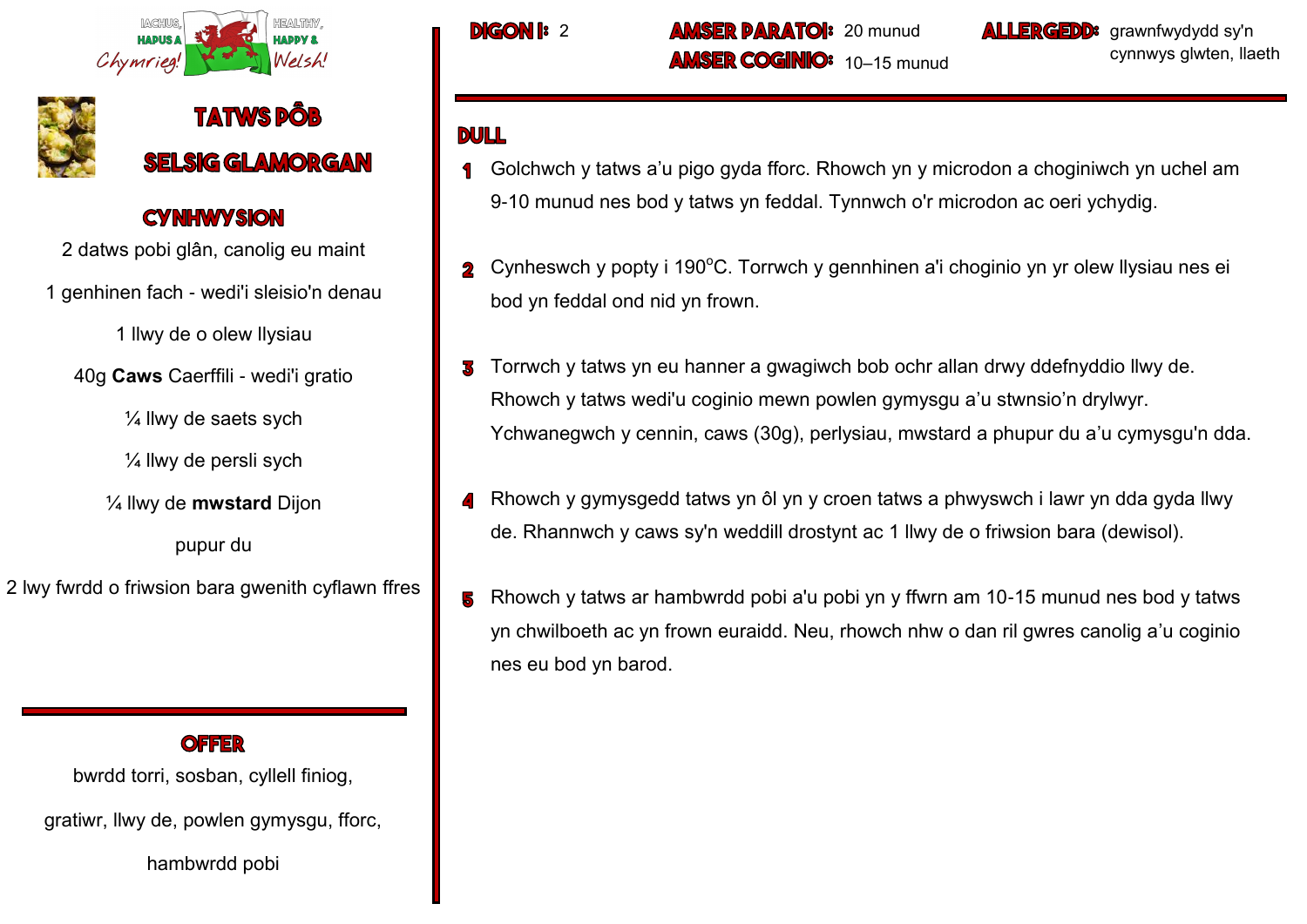





250g self raising **flour**

100g **margarine** 

50g caster sugar 75g currants and sultanas - mixed

 $\frac{1}{2}$  teaspoon mixed spice

1 **egg** - beaten

**flour** for rolling

### **EQUIDMENT**

mixing bowl, table knife, teaspoon, rolling pin, table knife, small bowl, fork, bakestone (griddle or heavy frying pan), palette knife

**MAKES:** 10-12 **DRED TIME:** 20 minutes **COOK TIME:** 20-25 minutes **LLERGENS:** cereals containing gluten, milk, egg

- Put the flour and margarine into the mixing bowl. Using a table knife cut the margarine in  $\mathbf 1$ to small pieces.
- With your fingertips, rub the margarine into the flour until it resembles breadcrumbs. Add  $\overline{\mathbf{2}}$ the sugar, dried fruit and mixed spice. Stir to combine ingredients. Make a 'well' in the centre.
- Crack the egg into the small bowl\* and beat it with the fork. Add enough egg to the dry 3 mixture to form a dough. (\*Always wash your hands thoroughly after touching raw egg.)
- Shape the dough into a round and place on a floured work surface. Roll the dough to 1.5cm thickness. With the cutter, press out 10 – 12 individual circles.
- Heat the bakestone and cook the Welsh Cakes for 3 4 minutes each side. Reduce the 5 heat if they brown too quickly. This will allow the inside to cook through thoroughly.
- Serve hot or cold, sprinkled with a little caster sugar or cinnamon. 6

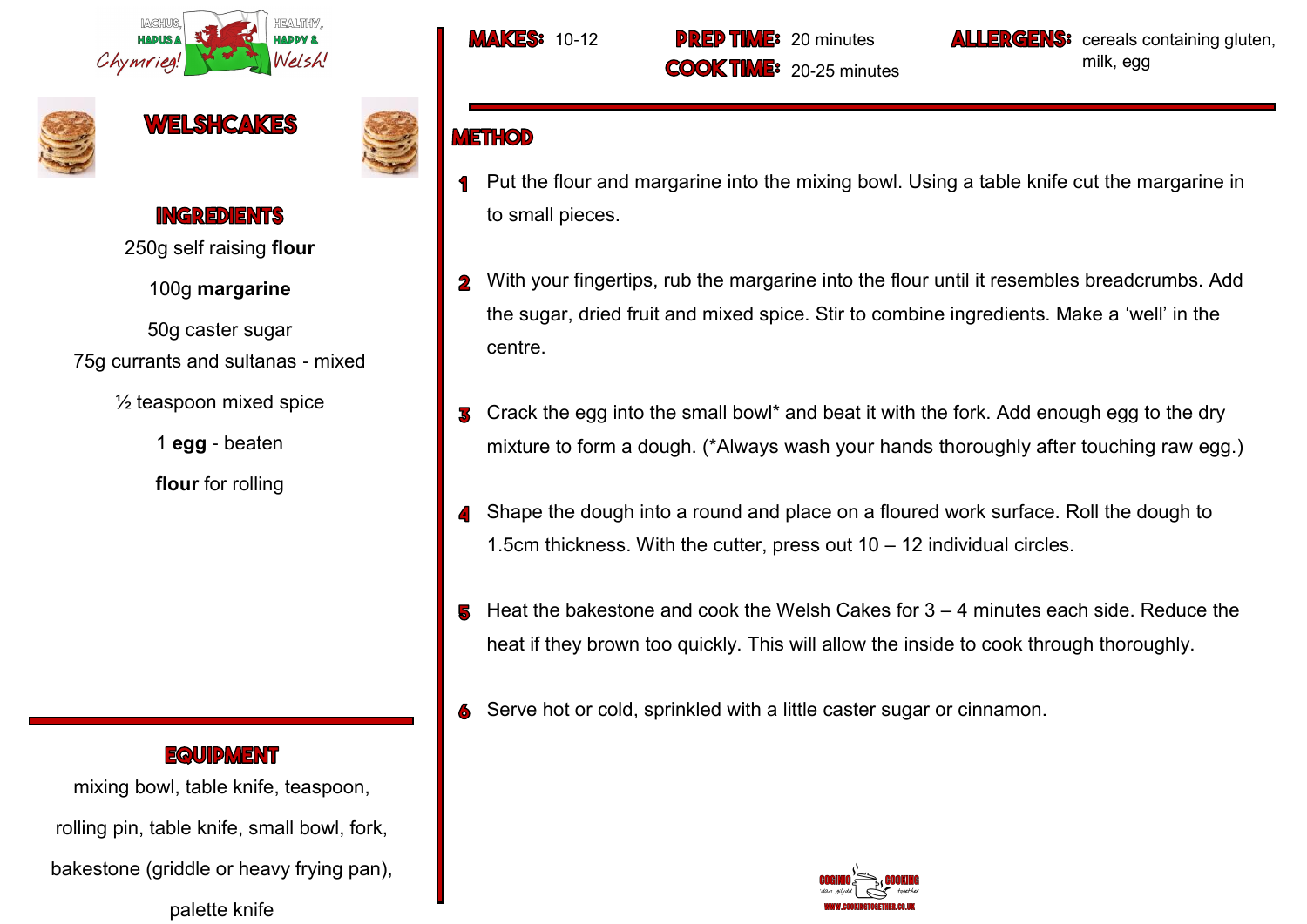





250g **blawd** hunan codi

100g **margarîn** 

50g siwgr caster

75g cyrens a syltanas - cymysg

 $\frac{1}{2}$  llwy de sbeis cymysg

1 **wy** - wedi'i guro

**blawd** ar gyfer rholio

**OFFER** 

powlen gymysgu, cyllell fwrdd, llwy de, rholbren, cyllell fwrdd, powlen fach, fforc, llech bobi (radell neu badell ffrio drom) cyllell balet

**GWNEUD: 10-12 AMSER DARATOI: 20 munud AMSER COGINIO:** 20-25 munud **ALLERGEDD:** grawnfwydydd sy'n cynnwys glwten, llaeth, wy

- Rhowch y blawd a'r margarin i mewn i'r bowlen gymysgu. Gan ddefnyddio cyllell fwrdd torrwch y menyn yn ddarnau bach.
- Gyda eich bysedd, rhwbiwch y menyn i mewn i'r blawd nes ei fod yn debyg i friwsion bara.  $\overline{\mathbf{2}}$ Ychwanegwch y siwgr, ffrwythau sych a sbeis cymysg. Cymysgwch i gyfuno cynhwysion. Gwnewch bant yn y canol.
- Torrwch yr wy i mewn i'r bowlen fach \* a church gyda'r fforc. Ychwanegwch ddigon o wy В at y gymysgedd sych i ffurfio toes. (\* Golchwch eich dwylo bob tro drylwyr ar ôl cyffwrdd wyau amrwd.)
- Siapiwch y toes i mewn i rownd a rhowch ar arwyneb gwaith blawdiog. Rholiwch y toes i drwch 1.5cm. Gyda'r torrwr, pwyswch allan 10-12 o gylchoedd unigol.
- Cynheswch y llech bobi a choginiwch y Pic ear y Maen am 3 4 munud bob ochr. Trowch 5 y gwres i lawr os ydynt yn frown yn rhy gyflym. Bydd hyn yn caniatáu i'r tu mewn i goginio yn drylwyr.
- Gweinwch yn boeth neu'n oer, taenellwch gydag ychydig o siwgr mân.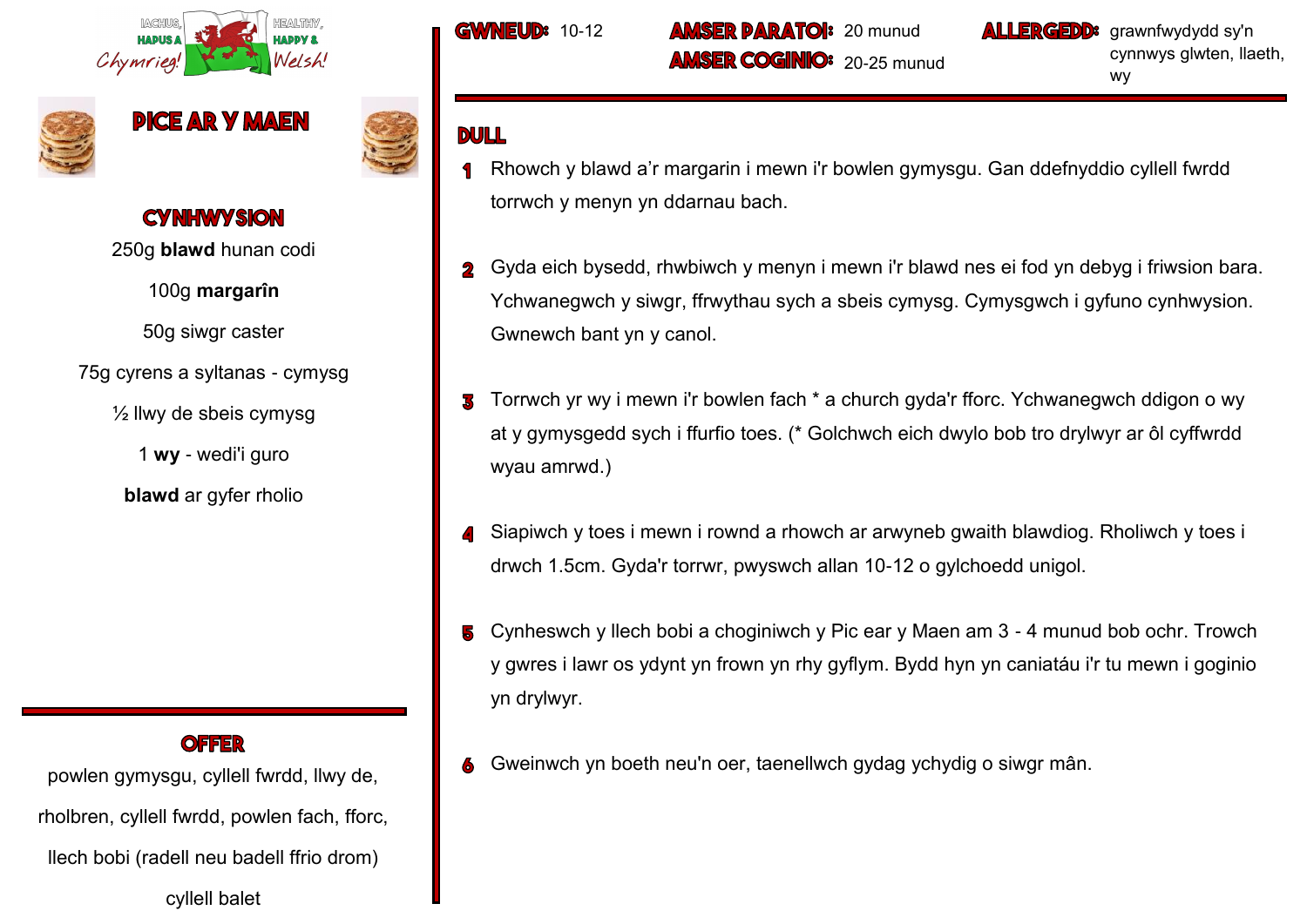







100ml **milk** 

100ml water

1 tablespoon vegetable oil

225g strong plain **flour**

1 x 7g sachet easy-bake (microfine) **yeast**

1 teaspoon mixed spice

75g mixed fruit

**milk** for glazing

### **EQUIDMENT**

mixing bowl, measuring jug, wooden spoon, medium sized 'tie handle' plastic bag, teaspoon, baking tray, spatula

**MAKES:** 4 rolls **DREP TIME:** 60 minutes **COOK TIME:** 20-25 minutes

**LLERGENS**<sup>3</sup> cereals containing gluten, milk

- Place the milk and water in a saucepan and heat gently. Then add the oil and set aside 1 until the liquid is just warm to the touch.
- Place the flour, yeast, mixed spice and mixed fruit in the mixing bowl and make a 'well'  $\mathbf{2}$ in the centre. Add all the warm liquid and mix with a wooden spoon to a soft dough.
- Open the plastic bag and add the oil. Rub the bag together so it gets an even coating of oil 3 (this will stop the dough from sticking to it), then place the dough in the bag. Knead the dough in the bag for 4-5 minutes until it develops a soft, elastic and smooth texture.
- Divide the dough into 4 pieces. Shape each piece into oval rolls. Heat the oven to  $200^{\circ}$ C /Gas 6.
- Place the rolls on a baking tray and set it aside in a warm place to rise to twice its size. 5 Brush the surface with milk and bake for 20-25 minutes until golden-brown and sounding hollow when tapped underneath.

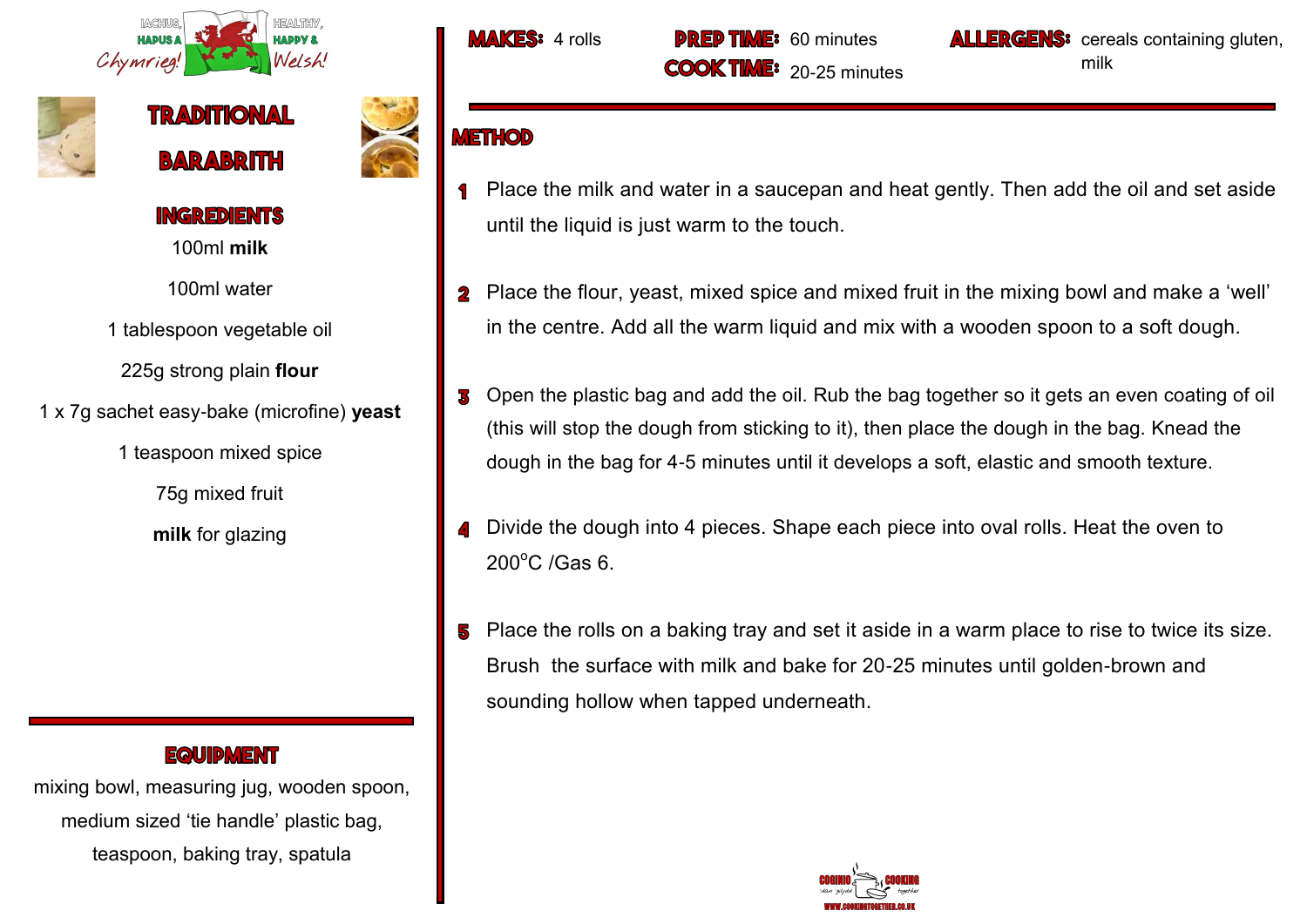





100ml **llaeth**

100ml dŵr

1 llwy fwrdd olew llysiau

225g o **flawd** plaen cryf

1 x sachet 7g **burum** pobi hawdd (microfine)

1 llwy de sbeis cymysg 75g ffrwythau cymysg **llaeth** ar gyfer brwsio

#### **OFFER**

powlen gymysgu, jwg fesur, llwy bren bag plastig canolig, llwy de, ysgeintiwr blawd, hambwrdd pobi, sbatwla

**GWMEUD:** 

**MSER PARATOI: 60 munud AMSER COGINIO:** 20-25 munud

**LLERGEDD:** grawnfwydydd sy'n cynnwys glwten, llaeth

- Rhowch y llaeth a dwr mewn sosban a'u cynhesu'n ysgafn iawn . Ychwanegwch yr olew  $\mathbf 1$ a rhowch o'r neilltu i oeri nes ond yn gynnes I gwffwrdd.
- Rhowch y blawd, burum, sbeis cymysg a ffrwythau cymysg yn y bowlen gymysgu a  $\mathbf{2}$ gwnewch dwll 'yn y canol. Ychwanegwch yr holl hylif cynnes a chymysgwch gyda llwy bren i wneud toes meddal.
- Agorwch y bag plastig ac ychwanegwch yr olew. Rhwbiwch y bag gyda'i gilydd fel ei fod yn cael haen o olew (bydd hyn yn atal y toes rhag glynu ato), yna rhowch y toes yn y bag. Tylunwch y toes yn y bag am 4-5 munud nes ei fod yn datblygu gwead meddal, elastig a llyfn.
- Rhannwch y toes yn 4 o ddarnau. Siapiwch bob darn i mewn i roliau hirgrwn. Cynheswch y ffwrn i 200oC / nwy 6.
- Rhowch y rholiau ar dun pobi a'i gosod o'r neilltu mewn lle cynnes i godi i ddwywaith 5 ymaint. Brwsiwch yr wyneb gyda llaeth a'u pobi am 20 munud nes yn euraidd ac yn swnio'n wag pau fyddwch yn tapio oddi tanynt.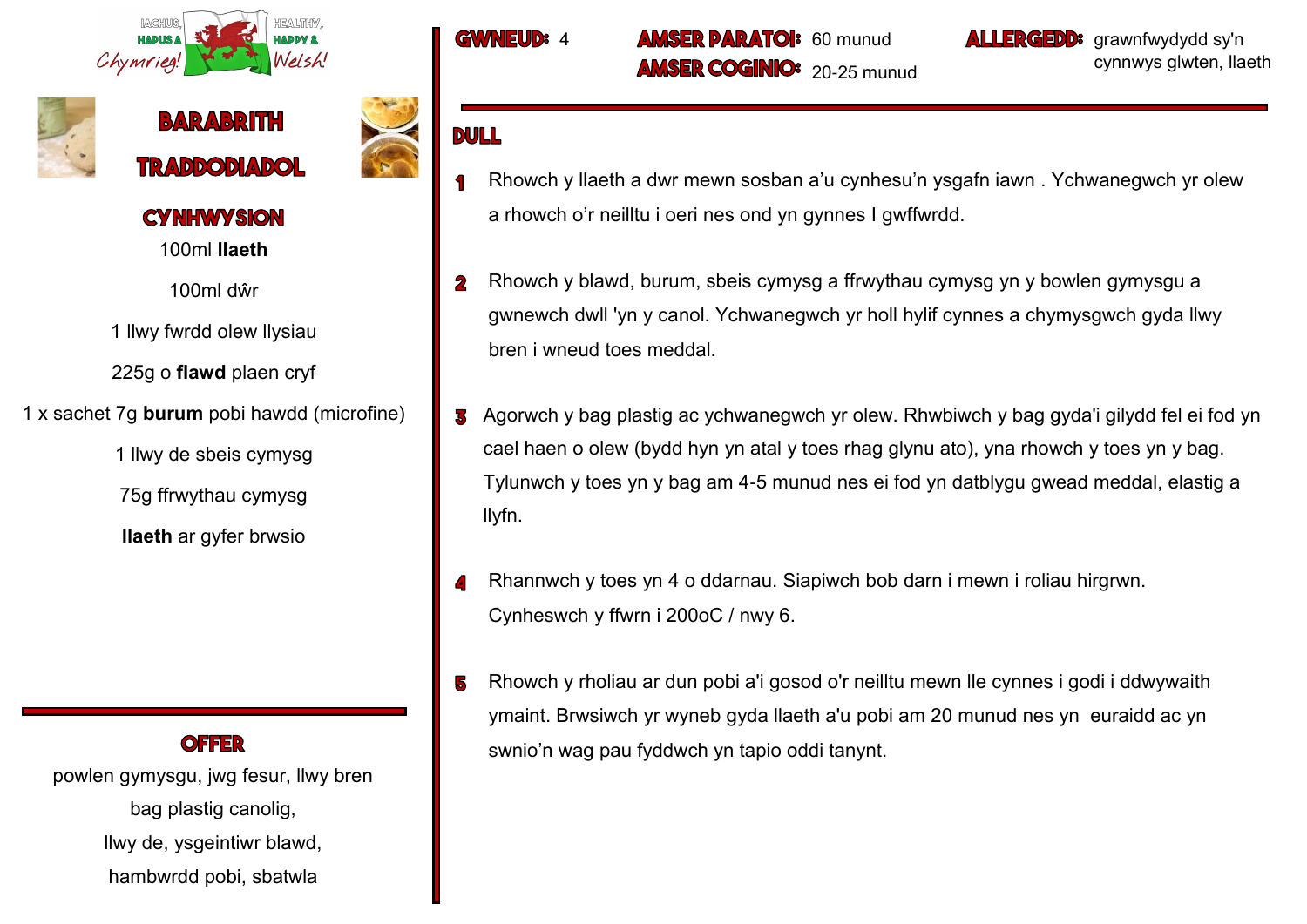





100g white self-raising **flour**

25g **margarine** 

3 teaspoons caster sugar

4 teaspoons porridge **oats**,

- plus 1 for sprinkling
- 1 dessert apple grated
- 2 dessertspoons dried fruit
- ¼ teaspoon mixed spice or cinnamon (optional)
	- 2 dessertspoons **milk** or **egg**

## VAKE

**PREP TIME:** 15 minutes **COOK TIME:** 12-15 minutes **ALLERGENS:** cereals containing gluten, milk, egg

## **METHOD**

- Heat the oven to  $190^{\circ}$ C/Gas 5. Weigh out the flour and margarine and place in a mixing bowl.
- Using your fingertips or a fork, rub the margarine into the flour until the mixture resembles  $\overline{\bf 2}$ breadcrumbs. Then add the sugar, oats and mixed spice to the bowl.
- Carefully grate the apple and add to the bowl with the milk. Then with your fork mix the Ī. ingredients together to form a soft dough (add a little more milk if necessary).
- Divide the mixture into 6 and spoon into a muffin mould or onto a floured baking tray. Sprinkle each teisen lap with some oats and bake for 12 - 15 minutes until risen and golden-brown.

## **HANDY HINT!**

Why not try making a double batch and freeze some for a later date?



### **EQUIDMENT**

weighing scales, dessertspoon, mixing bowl, fork, teaspoon, grater, muffin tray or baking tray